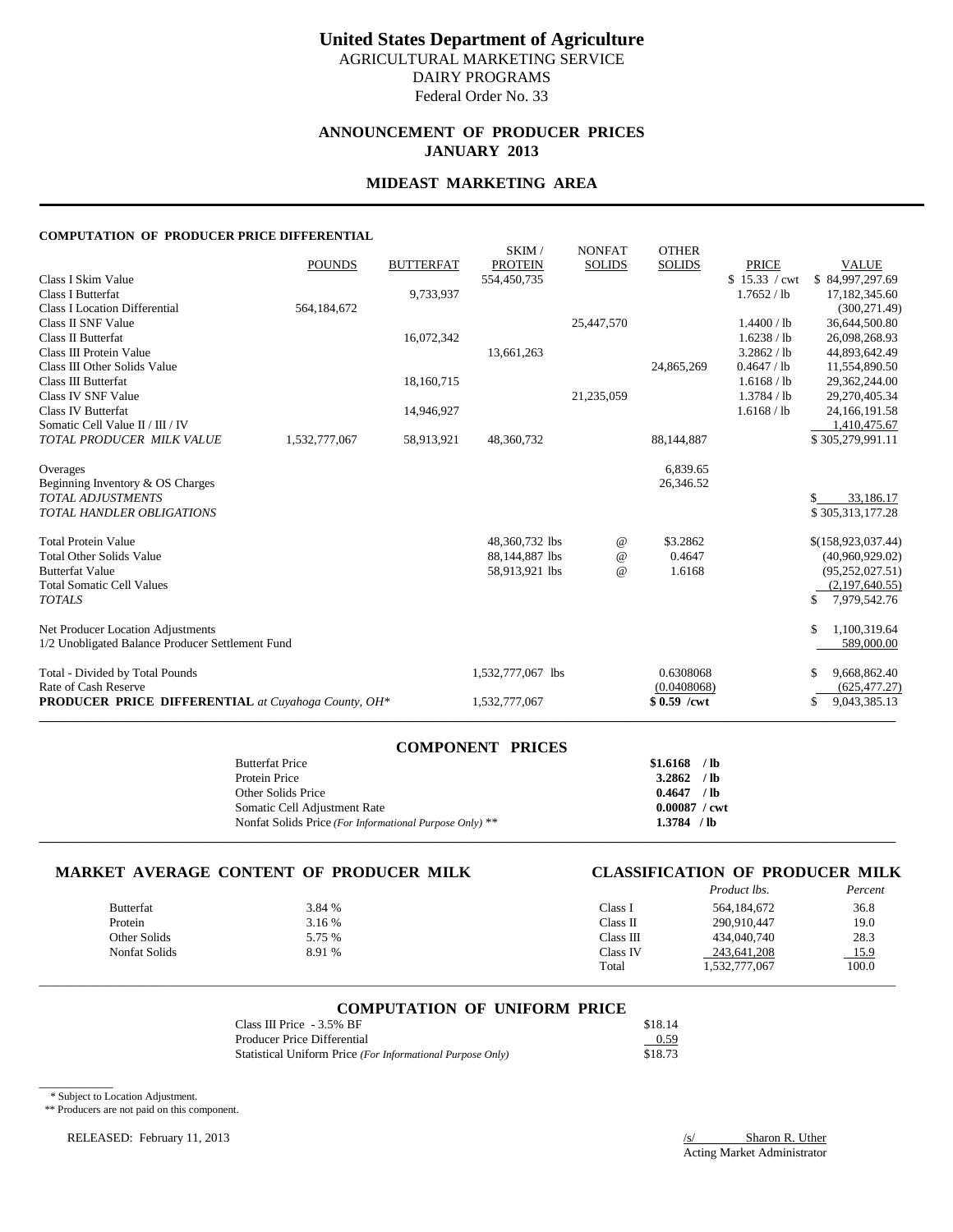### **United States Department of Agriculture** AGRICULTURAL MARKETING SERVICE DAIRY PROGRAMS Federal Order No. 33

### **ANNOUNCEMENT OF PRODUCER PRICES FEBRUARY 2013**

### **MIDEAST MARKETING AREA**

#### **COMPUTATION OF PRODUCER PRICE DIFFERENTIAL**

|                                                            | <b>POUNDS</b> | <b>BUTTERFAT</b> | SKIM/<br><b>PROTEIN</b> | <b>NONFAT</b><br><b>SOLIDS</b> | <b>OTHER</b><br><b>SOLIDS</b> | <b>PRICE</b>  | <b>VALUE</b>                         |
|------------------------------------------------------------|---------------|------------------|-------------------------|--------------------------------|-------------------------------|---------------|--------------------------------------|
| Class I Skim Value                                         |               |                  | 499.761.981             |                                |                               | \$14.91 / cwt | \$74,514,511.35                      |
| <b>Class I Butterfat</b>                                   |               | 8,817,425        |                         |                                |                               | 1.6627 / lb   | 14,660,732.56                        |
| Class I Location Differential                              | 508,579,406   |                  |                         |                                |                               |               | (270, 139.94)                        |
| Class II SNF Value                                         |               |                  |                         | 17,688,782                     |                               | 1.4567 / lb   | 25,767,248.71                        |
| Class II Butterfat                                         |               | 13,448,263       |                         |                                |                               | 1.6689 / lb   | 22,443,806.15                        |
| Class III Protein Value                                    |               |                  | 13,309,751              |                                |                               | 2.9609 / lb   | 39,408,841.79                        |
| Class III Other Solids Value                               |               |                  |                         |                                | 24, 233, 476                  | 0.4534 / lb   | 10,987,458.05                        |
| Class III Butterfat                                        |               | 17,356,706       |                         |                                |                               | 1.6619 / lb   | 28,845,109.70                        |
| Class IV SNF Value                                         |               |                  |                         | 20,121,482                     |                               | 1.3742 / lb   | 27,650,940.52                        |
| Class IV Butterfat                                         |               | 12,869,642       |                         |                                |                               | 1.6619/lb     | 21,388,058.06                        |
| Somatic Cell Value II / III / IV                           |               |                  |                         |                                |                               |               | 1,167,134.16                         |
| TOTAL PRODUCER MILK VALUE                                  | 1,365,274,265 | 52,492,036       | 43,086,910              |                                | 78,455,635                    |               | \$266,563,701.11                     |
| Overages                                                   |               |                  |                         |                                | 17,309.04                     |               |                                      |
| Beginning Inventory & OS Charges                           |               |                  |                         |                                | 7,826.48                      |               |                                      |
| <b>TOTAL ADJUSTMENTS</b>                                   |               |                  |                         |                                |                               |               | 25,135.52                            |
| <b>TOTAL HANDLER OBLIGATIONS</b>                           |               |                  |                         |                                |                               |               | \$266,588,836.63                     |
|                                                            |               |                  |                         |                                |                               |               |                                      |
| <b>Total Protein Value</b>                                 |               |                  | 43,086,910 lbs          | $^{\,a}$                       | \$2.9609                      |               | \$(127,576,031.84)                   |
| <b>Total Other Solids Value</b>                            |               |                  | 78,455,635 lbs          | $^{\omega}{}$                  | 0.4534                        |               | (35,571,784.89)                      |
| <b>Butterfat Value</b>                                     |               |                  | 52,492,036 lbs          | @                              | 1.6619                        |               | (87, 236, 514, 60)                   |
| <b>Total Somatic Cell Values</b>                           |               |                  |                         |                                |                               |               | (1,839,207.31)                       |
| <b>TOTALS</b>                                              |               |                  |                         |                                |                               |               | \$<br>14, 365, 297. 99               |
| Net Producer Location Adjustments                          |               |                  |                         |                                |                               |               | \$<br>882,092.93                     |
| 1/2 Unobligated Balance Producer Settlement Fund           |               |                  |                         |                                |                               |               | 617,000.00                           |
|                                                            |               |                  |                         |                                |                               |               |                                      |
| Total - Divided by Total Pounds<br>Rate of Cash Reserve    |               |                  | 1,365,274,265 lbs       |                                | 1.1619930                     |               | 15,864,390.92<br>S                   |
| <b>PRODUCER PRICE DIFFERENTIAL</b> at Cuyahoga County, OH* |               |                  | 1,365,274,265           |                                | (0.0419930)<br>$$1.12$ /cwt   |               | (573, 319.62)<br>15,291,071.30<br>\$ |
|                                                            |               |                  |                         |                                |                               |               |                                      |

| <b>COMPONENT PRICES</b>                                                  |  |
|--------------------------------------------------------------------------|--|
| $$1.6619$ /lb<br><b>Butterfat Price</b>                                  |  |
| $2.9609$ /lb<br>Protein Price                                            |  |
| $0.4534$ /lb<br>Other Solids Price                                       |  |
| $0.00083 / \text{cwt}$<br>Somatic Cell Adjustment Rate                   |  |
| $1.3742$ / lb<br>Nonfat Solids Price (For Informational Purpose Only) ** |  |
|                                                                          |  |

# **MARKET AVERAGE CONTENT OF PRODUCER MILK CLASSIFICATION OF PRODUCER MILK**

| CLASSIFICATION OF PRODUCER MILK |                    |  |         |
|---------------------------------|--------------------|--|---------|
|                                 | <i>Product lbs</i> |  | Percent |

|                  |        |                             | 1 Touget ws.  | 1 егсени |
|------------------|--------|-----------------------------|---------------|----------|
| <b>Butterfat</b> | 3.84 % | $\text{Class} \ \mathbf{I}$ | 508.579.406   | 37.2     |
| Protein          | 3.16 % | Class II                    | 204.454.977   | 15.0     |
| Other Solids     | 5.75 % | Class III                   | 422,810,189   | 31.0     |
| Nonfat Solids    | 8.91 % | Class IV                    | 229,429,693   | 16.8     |
|                  |        | Total                       | 1,365,274,265 | 100.0    |
|                  |        |                             |               |          |

| <b>COMPUTATION OF UNIFORM PRICE</b> |  |
|-------------------------------------|--|

| Class III Price $-3.5\%$ BF                                | \$17.25 |
|------------------------------------------------------------|---------|
| Producer Price Differential                                | 1.12    |
| Statistical Uniform Price (For Informational Purpose Only) | \$18.37 |

\* Subject to Location Adjustment.

 $\overline{\phantom{a}}$ 

\*\* Producers are not paid on this component.

RELEASED: March 11, 2013 **Sharon R. Uther** Sharon R. Uther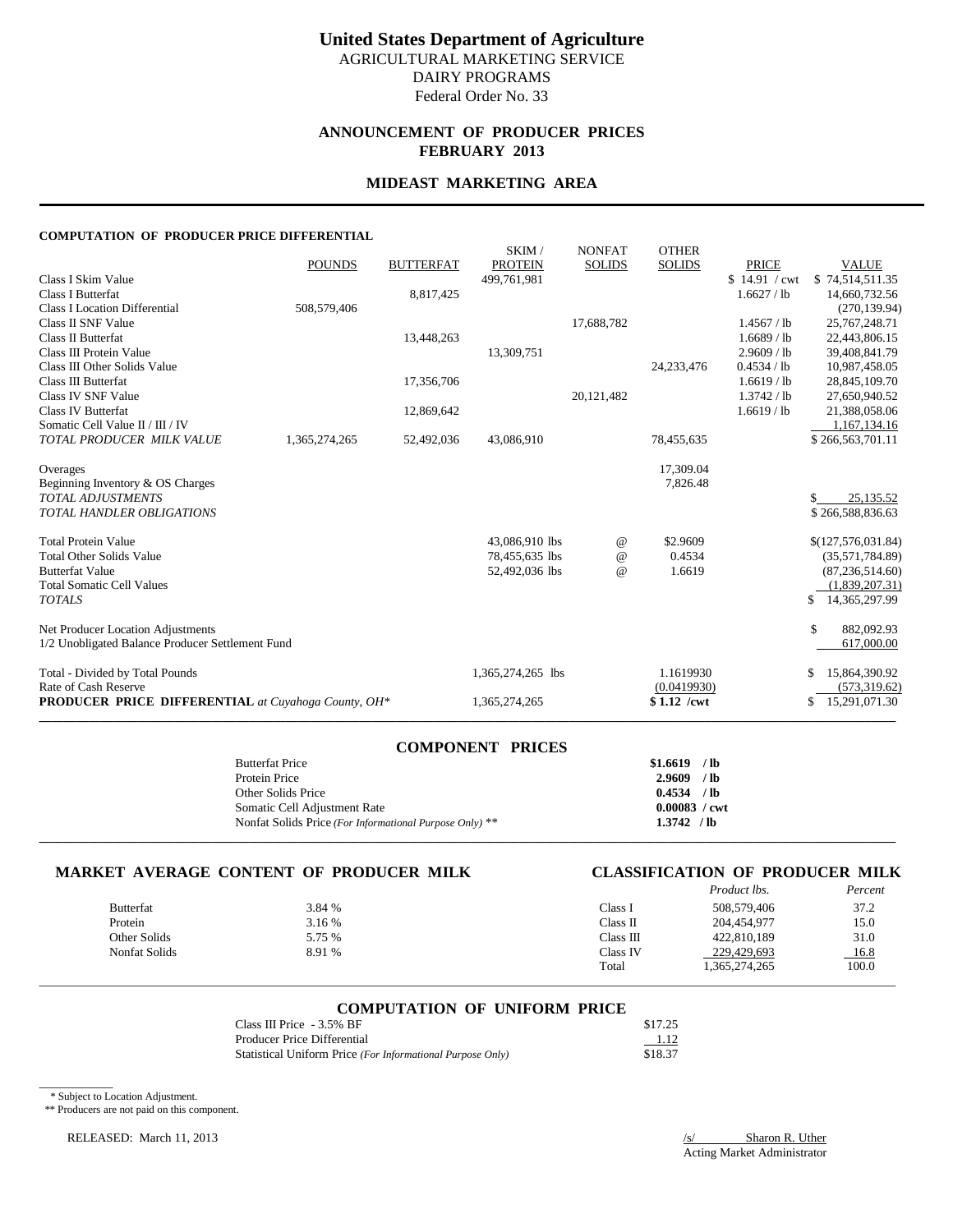AGRICULTURAL MARKETING SERVICE

DAIRY PROGRAMS

Federal Order No. 33

### **ANNOUNCEMENT OF PRODUCER PRICES MARCH 2013**

### **MIDEAST MARKETING AREA**

#### **COMPUTATION OF PRODUCER PRICE DIFFERENTIAL**

| <b>PROTEIN</b><br><b>POUNDS</b><br><b>SOLIDS</b><br><b>SOLIDS</b><br><b>PRICE</b><br><b>BUTTERFAT</b>            | <b>VALUE</b>     |
|------------------------------------------------------------------------------------------------------------------|------------------|
|                                                                                                                  |                  |
| Class I Skim Value<br>538,230,803                                                                                | 77,720,527.94    |
| <b>Class I Butterfat</b><br>9,512,897<br>1.6764 / lb                                                             | 15,947,420.54    |
| 547,743,700<br><b>Class I Location Differential</b>                                                              | (261,056.02)     |
| Class II SNF Value<br>15,840,744<br>1.4600 / lb                                                                  | 23,127,486.24    |
| Class II Butterfat<br>14,896,487<br>1.7546 / lb                                                                  | 26, 137, 376. 10 |
| Class III Protein Value<br>2.8204 / lb<br>14,982,880                                                             | 42,257,714.73    |
| 0.4179 / lb<br>Class III Other Solids Value<br>27,268,826                                                        | 11,395,642.40    |
| Class III Butterfat<br>18,707,056<br>1.7476 / lb                                                                 | 32,692,451.04    |
| Class IV SNF Value<br>20,086,510<br>1.3395 / lb                                                                  | 26,905,880.17    |
| <b>Class IV Butterfat</b><br>1.7476 / lb<br>12,111,684                                                           | 21,166,378.99    |
| Somatic Cell Value II / III / IV                                                                                 | 1,204,925.41     |
| TOTAL PRODUCER MILK VALUE<br>1,436,727,098<br>55,228,124<br>45,274,651<br>82,559,284                             | 278, 294, 747.54 |
| 19.677.99<br>Overages                                                                                            |                  |
| Beginning Inventory & OS Charges<br>(4,934.71)                                                                   |                  |
| <b>TOTAL ADJUSTMENTS</b><br>\$                                                                                   | 14,743.28        |
| $\overline{\mathcal{S}}$<br>TOTAL HANDLER OBLIGATIONS                                                            | 278,309,490.82   |
| <b>Total Protein Value</b><br>\$2.8204<br>45,274,651<br>$^{\copyright}$<br>\$<br>1bs                             | (127,692,625.65) |
| <b>Total Other Solids Value</b><br>$\omega$<br>0.4179<br>82,559,284<br>1bs                                       | (34,501,524.77)  |
| <b>Butterfat Value</b><br>$\omega$<br>1.7476<br>55,228,124<br>1bs                                                | (96,516,669.50)  |
| <b>Total Somatic Cell Values</b>                                                                                 | (1,920,388.67)   |
| $\mathcal{S}$<br><b>TOTALS</b>                                                                                   | 17,678,282.23    |
| Net Producer Location Adjustments<br>\$                                                                          | 922,566.57       |
| 1/2 Unobligated Balance Producer Settlement Fund                                                                 | 627,000.00       |
| Total - Divided by Total Pounds<br>1.3383091<br>1,436,727,098<br>1bs<br>\$                                       | 19,227,848.80    |
| Rate of Cash Reserve<br>(0.0483091)                                                                              | (694,069.93)     |
| <b>PRODUCER PRICE DIFFERENTIAL</b> at Cuyahoga County, OH*<br>$\mathbb{S}$<br>\$<br>$1.29$ /cwt<br>1,436,727,098 | 18,533,778.87    |

#### **COMPONENT PRICES**

| <b>Butterfat Price</b>                                                      | S | 1.7476  | Лb   |
|-----------------------------------------------------------------------------|---|---------|------|
| Protein Price                                                               |   | 2.8204  | Лb   |
| Other Solids Price                                                          |   | 0.4179  | Лb   |
| Somatic Cell Adjustment Rate                                                |   | 0.00082 | /cwt |
| Nonfat Solids Price ( <i>For Informational Purpose Only</i> ) <sup>**</sup> |   | 1.3395  | Лb   |

#### **MARKET AVERAGE CONTENT OF PRODUCER MILK CLASSIFICATION OF PRODUCER MILK** *Product Lbs Percent* Butterfat 3.84% 3.84% Class I 547,743,700 38.1 Protein 3.15% 3.15% Class II 186,058,670 13.0 Other Solids 5.75% 5.75% Class III 474,740,211 33.0 Nonfat Solids 8.90% 8.90% Class IV 228,184,517 15.9 Total 1,436,727,098 100.0

### **COMPUTATION OF UNIFORM PRICE**

| Class III Price - 3.5% BF                                  | 16.93 |
|------------------------------------------------------------|-------|
| Producer Price Differential                                | 1.29  |
| Statistical Uniform Price (For Informational Purpose Only) | 18.22 |

\* Subject to Location Adjustment.

\*\* Producers are not paid on this component.

### RELEASED: April 11, 2013 /s/ Sharon R. Uther Sharon R. Uther Sharon R. Uther Sharon R. Uther Sharon R. Uther Sharon R. Uther Sharon R. Uther Sharon R. Uther Sharon R. Uther Sharon R. Uther Sharon R. Uther Sharon R. Uther S

Acting Market Administrator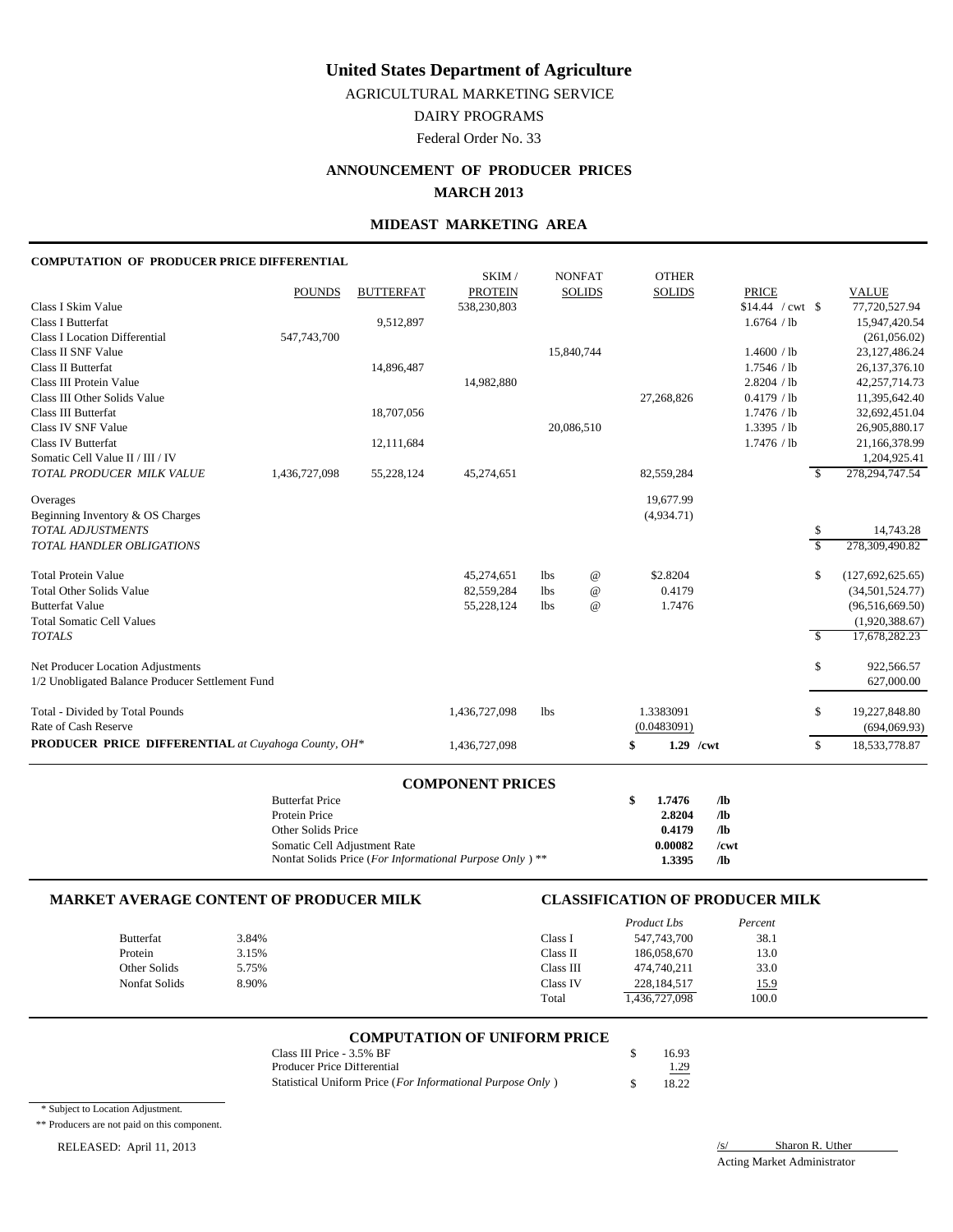AGRICULTURAL MARKETING SERVICE

DAIRY PROGRAMS

Federal Order No. 33

#### **ANNOUNCEMENT OF PRODUCER PRICES**

#### **APRIL 2013**

#### **MIDEAST MARKETING AREA**

#### **COMPUTATION OF PRODUCER PRICE DIFFERENTIAL**

| <b>VALUE</b><br>74,403,211.04 |
|-------------------------------|
|                               |
|                               |
| 16, 114, 796. 68              |
| (249,068.89)                  |
| 22,462,553.42                 |
| 26,074,084.99                 |
| 44,771,305.93                 |
| 10,587,156.43                 |
| 33,882,924.92                 |
| 25,250,657.31                 |
| 20,724,219.32                 |
| 1,273,077.81                  |
| \$275,294,918.96              |
|                               |
|                               |
| 57,329.36                     |
| \$275,352,248.32              |
|                               |
| \$(132, 563, 645.00)          |
| (31, 410, 593.43)             |
| (97, 472, 866.96)             |
| (2,017,060.44)                |
| 11,888,082.49                 |
|                               |
| 882,478.65                    |
| 600,000.00                    |
| 13,370,561.14                 |
| (619, 853.00)                 |
| 12,750,708.14                 |
|                               |

#### **COMPONENT PRICES**

| <b>Butterfat Price</b>                                             | S | 1.8227  | /lb  |
|--------------------------------------------------------------------|---|---------|------|
| Protein Price                                                      |   | 3.013   | /lb  |
| Other Solids Price                                                 |   | 0.3863  | /lb  |
| Somatic Cell Adjustment Rate                                       |   | 0.00087 | /cwt |
| Nonfat Solids Price (For Informational Purpose Only) <sup>**</sup> |   | 1.3498  | /lb  |

#### **MARKET AVERAGE CONTENT OF PRODUCER MILK CLASSIFICATION OF PRODUCER MILK**

|               |       |           | <i>Product Lbs</i> | Percent |
|---------------|-------|-----------|--------------------|---------|
| Butterfat     | 3.77% | Class I   | 538,074,706        | 38.0    |
| Protein       | 3.11% | Class II  | 186,658,876        | 13.2    |
| Other Solids  | 5.74% | Class III | 477,978,102        | 33.7    |
| Nonfat Solids | 8.85% | Class IV  | 214,033,641        | 15.1    |
|               |       | Total     | 1,416,745,325      | 100.0   |

#### **COMPUTATION OF UNIFORM PRICE**

| Class III Price - 3.5% BF                                  | 17.59 |
|------------------------------------------------------------|-------|
| Producer Price Differential                                | 0.90  |
| Statistical Uniform Price (For Informational Purpose Only) | 18.49 |

\* Subject to Location Adjustment.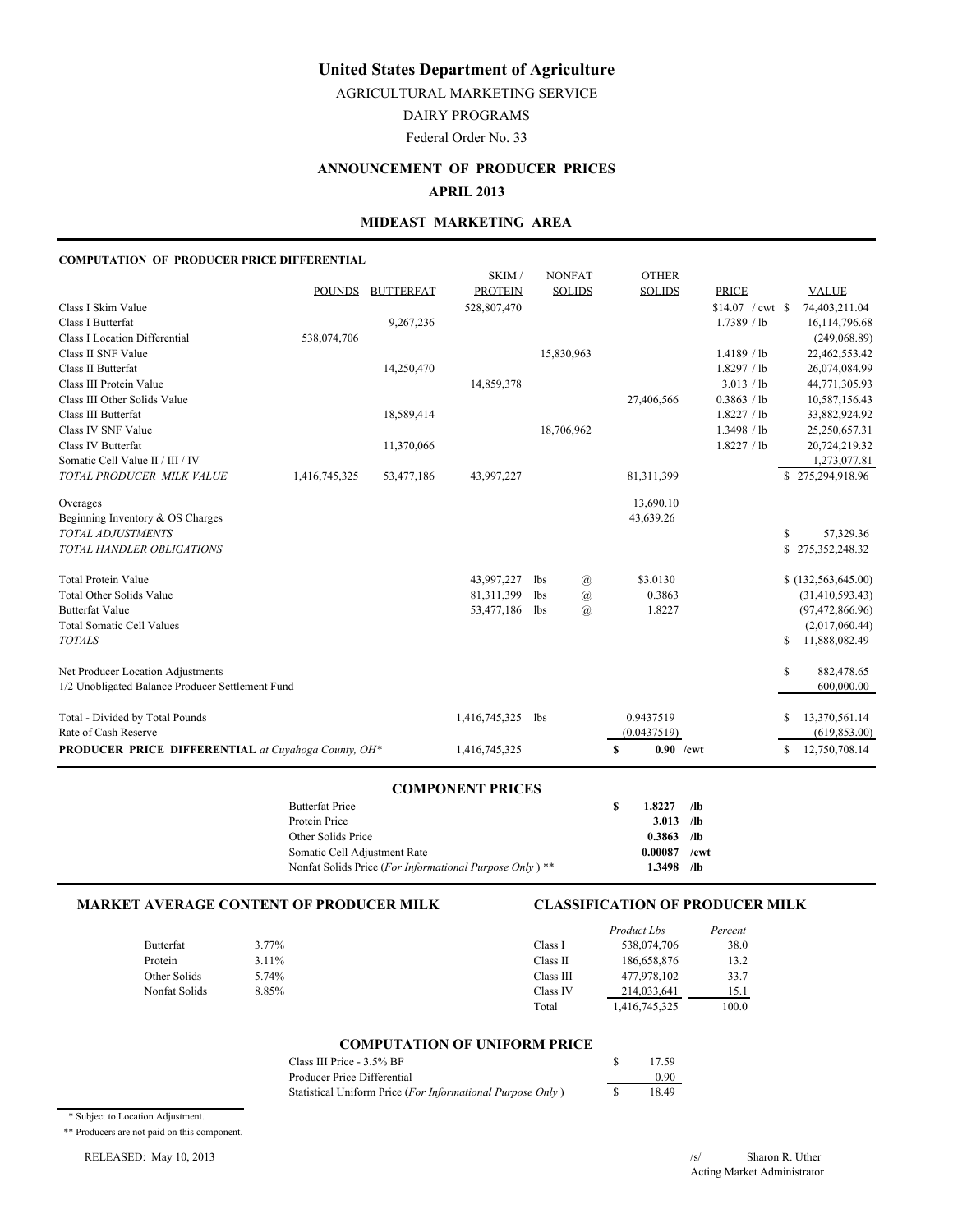AGRICULTURAL MARKETING SERVICE

DAIRY PROGRAMS

Federal Order No. 33

#### **ANNOUNCEMENT OF PRODUCER PRICES**

#### **MAY 2013**

#### **MIDEAST MARKETING AREA**

#### **COMPUTATION OF PRODUCER PRICE DIFFERENTIAL**

|                                                     |               |                  | SKIM/          |                 | <b>NONFAT</b>  | <b>OTHER</b>     |                   |                    |
|-----------------------------------------------------|---------------|------------------|----------------|-----------------|----------------|------------------|-------------------|--------------------|
|                                                     | <b>POUNDS</b> | <b>BUTTERFAT</b> | <b>PROTEIN</b> |                 | <b>SOLIDS</b>  | <b>SOLIDS</b>    | <b>PRICE</b>      | <b>VALUE</b>       |
| Class I Skim Value                                  |               |                  | 529,790,652    |                 |                |                  | $$13.89$ / cwt \$ | 73,587,921.57      |
| Class I Butterfat                                   |               | 9,416,117        |                |                 |                |                  | 1.8155 / lb       | 17,094,960.44      |
| <b>Class I Location Differential</b>                | 539,206,769   |                  |                |                 |                |                  |                   | (247,075.64)       |
| Class II SNF Value                                  |               |                  |                |                 | 27,183,232     |                  | 1.3989 / lb       | 38,026,623.25      |
| Class II Butterfat                                  |               | 19,544,346       |                |                 |                |                  | 1.7954 / lb       | 35,089,918.81      |
| Class III Protein Value                             |               |                  | 14,678,519     |                 |                |                  | 3.3597 / lb       | 49,315,420.30      |
| Class III Other Solids Value                        |               |                  |                |                 |                | 27,601,844       | 0.3887 / lb       | 10,728,836.76      |
| Class III Butterfat                                 |               | 17,701,343       |                |                 |                |                  | 1.7884 / lb       | 31,657,081.82      |
| Class IV SNF Value                                  |               |                  |                |                 | 20,256,333     |                  | 1.4549 / lb       | 29,470,938.88      |
| Class IV Butterfat                                  |               | 10,839,018       |                |                 |                |                  | 1.7884 / lb       | 19,384,499.79      |
| Somatic Cell Value II / III / IV                    |               |                  |                |                 |                |                  |                   | 1,519,965.11       |
| TOTAL PRODUCER MILK VALUE                           | 1,568,270,346 | 57,500,824       | 47,841,306     |                 |                | 90,182,502       |                   | \$ 305,629,091.09  |
| Overages                                            |               |                  |                |                 |                | 20,169.57        |                   |                    |
| Beginning Inventory & OS Charges                    |               |                  |                |                 |                | 57,833.89        |                   |                    |
| TOTAL ADJUSTMENTS                                   |               |                  |                |                 |                |                  |                   | 78,003.46          |
| TOTAL HANDLER OBLIGATIONS                           |               |                  |                |                 |                |                  |                   | \$305,707,094.55   |
|                                                     |               |                  |                |                 |                |                  |                   |                    |
| <b>Total Protein Value</b>                          |               |                  | 47,841,306     | lbs             | $\omega$       | \$3.3597         |                   | (160, 732, 435.77) |
| <b>Total Other Solids Value</b>                     |               |                  | 90,182,502     | 1 <sub>bs</sub> | $\omega$       | 0.3887           |                   | (35,053,938.51)    |
| <b>Butterfat Value</b>                              |               |                  | 57,500,824     | lbs             | $\overline{a}$ | 1.7884           |                   | (102, 834, 473.66) |
| <b>Total Somatic Cell Values</b>                    |               |                  |                |                 |                |                  |                   | (2,286,576.66)     |
| <b>TOTALS</b>                                       |               |                  |                |                 |                |                  |                   | S<br>4,799,669.95  |
| Net Producer Location Adjustments                   |               |                  |                |                 |                |                  |                   | 1,004,010.70<br>S  |
| 1/2 Unobligated Balance Producer Settlement Fund    |               |                  |                |                 |                |                  |                   | 637,000.00         |
|                                                     |               |                  |                |                 |                |                  |                   |                    |
| Total - Divided by Total Pounds                     |               |                  | 1,568,270,346  | 1 <sub>bs</sub> |                | 0.4106869        |                   | S<br>6,440,680.65  |
| Rate of Cash Reserve                                |               |                  |                |                 |                | (0.0406869)      |                   | (638,080.59)       |
| PRODUCER PRICE DIFFERENTIAL at Cuvahoga County, OH* |               |                  | 1,568,270,346  |                 |                | $0.37$ /cwt<br>S |                   | S<br>5,802,600.06  |

#### **COMPONENT PRICES**

| <b>Butterfat Price</b>                                             | S. | 1.7884  | /lb  |  |
|--------------------------------------------------------------------|----|---------|------|--|
| Protein Price                                                      |    | 3.3597  | /lb  |  |
| Other Solids Price                                                 |    | 0.3887  | /lb  |  |
| Somatic Cell Adjustment Rate                                       |    | 0.00091 | /cwt |  |
| Nonfat Solids Price (For Informational Purpose Only) <sup>**</sup> |    | 1.4549  | /lb  |  |

#### **MARKET AVERAGE CONTENT OF PRODUCER MILK CLASSIFICATION OF PRODUCER MILK**

|               |       |           | <i>Product Lbs</i> | Percent |
|---------------|-------|-----------|--------------------|---------|
| Butterfat     | 3.67% | Class I   | 539,206,769        | 34.4    |
| Protein       | 3.05% | Class II  | 317, 138, 476      | 20.2    |
| Other Solids  | 5.75% | Class III | 479.660.761        | 30.6    |
| Nonfat Solids | 8.80% | Class IV  | 232, 264, 340      | 14.8    |
|               |       | Total     | 1,568,270,346      | 100.0   |

#### **COMPUTATION OF UNIFORM PRICE**

| Class III Price - 3.5% BF                                  | 18.52 |
|------------------------------------------------------------|-------|
| Producer Price Differential                                | 0.37  |
| Statistical Uniform Price (For Informational Purpose Only) | 18.89 |

\* Subject to Location Adjustment.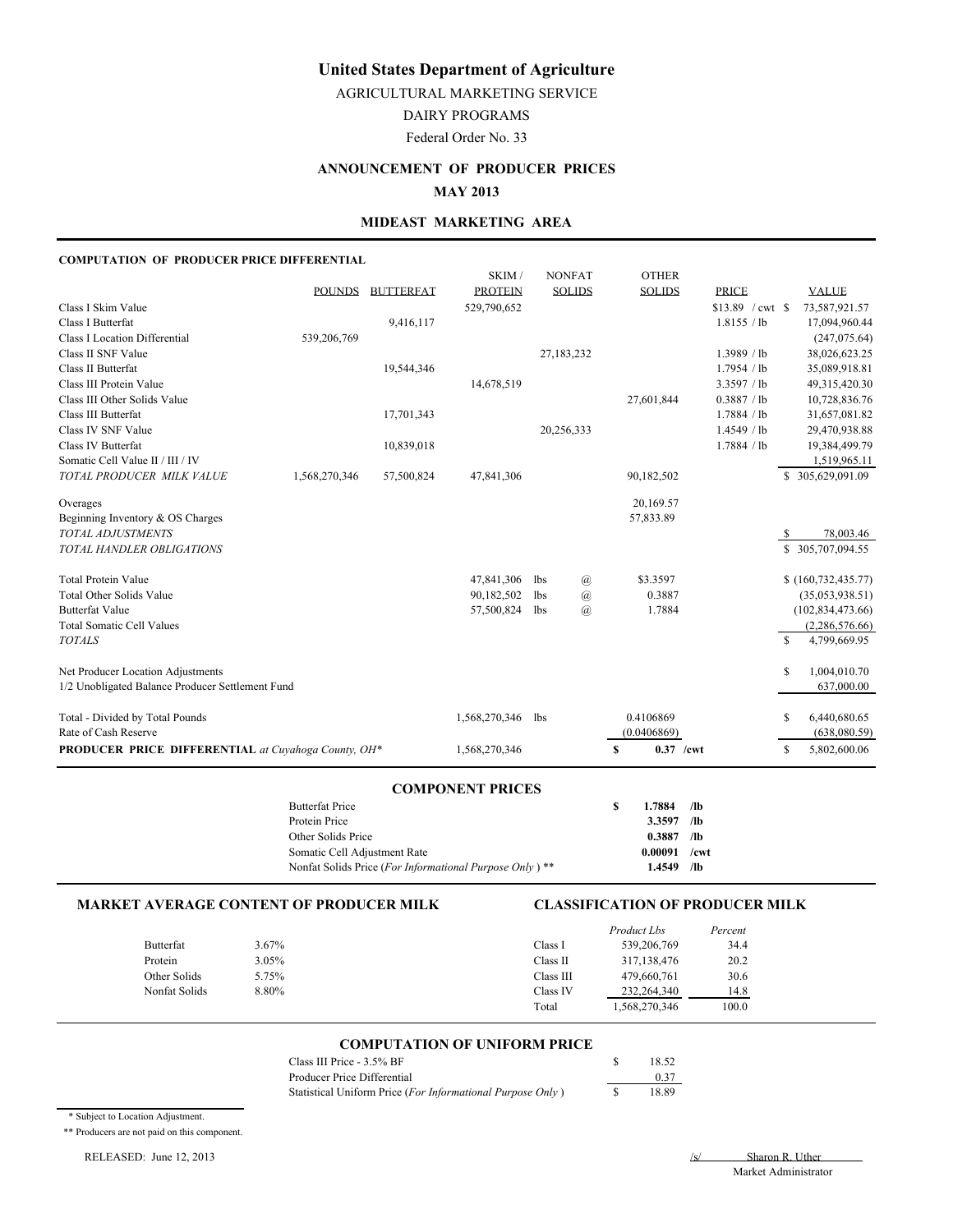AGRICULTURAL MARKETING SERVICE

DAIRY PROGRAMS

Federal Order No. 33

# **ANNOUNCEMENT OF PRODUCER PRICES**

**JUNE 2013**

#### **MIDEAST MARKETING AREA**

#### **COMPUTATION OF PRODUCER PRICE DIFFERENTIAL**

|                                                     |               |                  | SKIM/                 |                 | <b>NONFAT</b>  | <b>OTHER</b>      |                   |    |                    |
|-----------------------------------------------------|---------------|------------------|-----------------------|-----------------|----------------|-------------------|-------------------|----|--------------------|
|                                                     | <b>POUNDS</b> | <b>BUTTERFAT</b> | <b>PROTEIN</b>        |                 | <b>SOLIDS</b>  | <b>SOLIDS</b>     | <b>PRICE</b>      |    | <b>VALUE</b>       |
| Class I Skim Value                                  |               |                  | 463,805,949           |                 |                |                   | $$15.09$ / cwt \$ |    | 69,988,317.68      |
| Class I Butterfat                                   |               | 8,639,199        |                       |                 |                |                   | 1.82 / lb         |    | 15,723,342.18      |
| <b>Class I Location Differential</b>                | 472,445,148   |                  |                       |                 |                |                   |                   |    | (210, 871.57)      |
| Class II SNF Value                                  |               |                  |                       |                 | 17,819,320     |                   | 1.5322 / lb       |    | 27,302,762.09      |
| Class II Butterfat                                  |               | 16,874,951       |                       |                 |                |                   | 1.6669 / lb       |    | 28,128,855.80      |
| Class III Protein Value                             |               |                  | 15,035,766            |                 |                |                   | 3.3455 / lb       |    | 50,302,155.17      |
| Class III Other Solids Value                        |               |                  |                       |                 |                | 28,606,970        | 0.3859 / lb       |    | 11,039,429.71      |
| Class III Butterfat                                 |               | 18,113,092       |                       |                 |                |                   | 1.6599 / lb       |    | 30,065,921.44      |
| Class IV SNF Value                                  |               |                  |                       |                 | 20,301,160     |                   | 1.5048 / lb       |    | 30,549,185.57      |
| Class IV Butterfat                                  |               | 7,630,630        |                       |                 |                |                   | 1.6599 / lb       |    | 12,666,082.73      |
| Somatic Cell Value II / III / IV                    |               |                  |                       |                 |                |                   |                   |    | 1,261,361.71       |
| TOTAL PRODUCER MILK VALUE                           | 1,413,364,681 | 51,257,872       | 42,562,979            |                 |                | 81,264,178        |                   |    | \$276,816,542.51   |
| Overages                                            |               |                  |                       |                 |                | 9,715.39          |                   |    |                    |
| Beginning Inventory & OS Charges                    |               |                  |                       |                 |                | (38,896.07)       |                   |    |                    |
| TOTAL ADJUSTMENTS                                   |               |                  |                       |                 |                |                   |                   | -S | (29, 180.68)       |
| TOTAL HANDLER OBLIGATIONS                           |               |                  |                       |                 |                |                   |                   |    | \$276,787,361.83   |
| <b>Total Protein Value</b>                          |               |                  | 42,562,979            | lbs             | $\overline{a}$ | \$3.3455          |                   |    | (142, 394, 446.26) |
| <b>Total Other Solids Value</b>                     |               |                  | 81,264,178            | 1 <sub>bs</sub> | $\omega$       | 0.3859            |                   |    | (31,359,846.29)    |
| <b>Butterfat Value</b>                              |               |                  | 51,257,872            | lbs             | $\overline{a}$ | 1.6599            |                   |    | (85,082,941.78)    |
| <b>Total Somatic Cell Values</b>                    |               |                  |                       |                 |                |                   |                   |    | (1,870,392.66)     |
| <b>TOTALS</b>                                       |               |                  |                       |                 |                |                   |                   | S  | 16,079,734.84      |
| Net Producer Location Adjustments                   |               |                  |                       |                 |                |                   |                   | S  | 918,461.65         |
| 1/2 Unobligated Balance Producer Settlement Fund    |               |                  |                       |                 |                |                   |                   |    | 650,000.00         |
| Total - Divided by Total Pounds                     |               |                  | 1,413,364,681         | <b>lbs</b>      |                | 1.2486655         |                   | S  | 17,648,196.49      |
| Rate of Cash Reserve                                |               |                  |                       |                 |                | (0.0486655)       |                   |    | (687, 820.99)      |
| PRODUCER PRICE DIFFERENTIAL at Cuyahoga County, OH* |               |                  | 1,413,364,681         |                 |                | $1.20$ /cwt<br>\$ |                   | \$ | 16,960,375.50      |
|                                                     |               |                  | CONIDONINTNIT DDICIDC |                 |                |                   |                   |    |                    |

#### **COMPONENT PRICES**

| <b>Butterfat Price</b>                                             | 1.6599       | /lb  |
|--------------------------------------------------------------------|--------------|------|
| Protein Price                                                      | $3.3455$ /lb |      |
| Other Solids Price                                                 | 0.3859       | /lb  |
| Somatic Cell Adiustment Rate                                       | 0.00089      | /cwt |
| Nonfat Solids Price (For Informational Purpose Only) <sup>**</sup> | 1.5048       | /lb  |

#### **MARKET AVERAGE CONTENT OF PRODUCER MILK CLASSIFICATION OF PRODUCER MILK**

|               |          |           | <i>Product Lbs</i> | Percent |
|---------------|----------|-----------|--------------------|---------|
| Butterfat     | $3.63\%$ | Class I   | 472,445,148        | 33.4    |
| Protein       | 3.01%    | Class II  | 212,954,242        | 15.1    |
| Other Solids  | 5.75%    | Class III | 497.446.414        | 35.2    |
| Nonfat Solids | 8.76%    | Class IV  | 230,518,877        | 16.3    |
|               |          | Total     | 1,413,364,681      | 100.0   |

#### **COMPUTATION OF UNIFORM PRICE**

| Class III Price - 3.5% BF                                  | 18.02 |
|------------------------------------------------------------|-------|
| Producer Price Differential                                | 1.20  |
| Statistical Uniform Price (For Informational Purpose Only) | 19.22 |

\* Subject to Location Adjustment.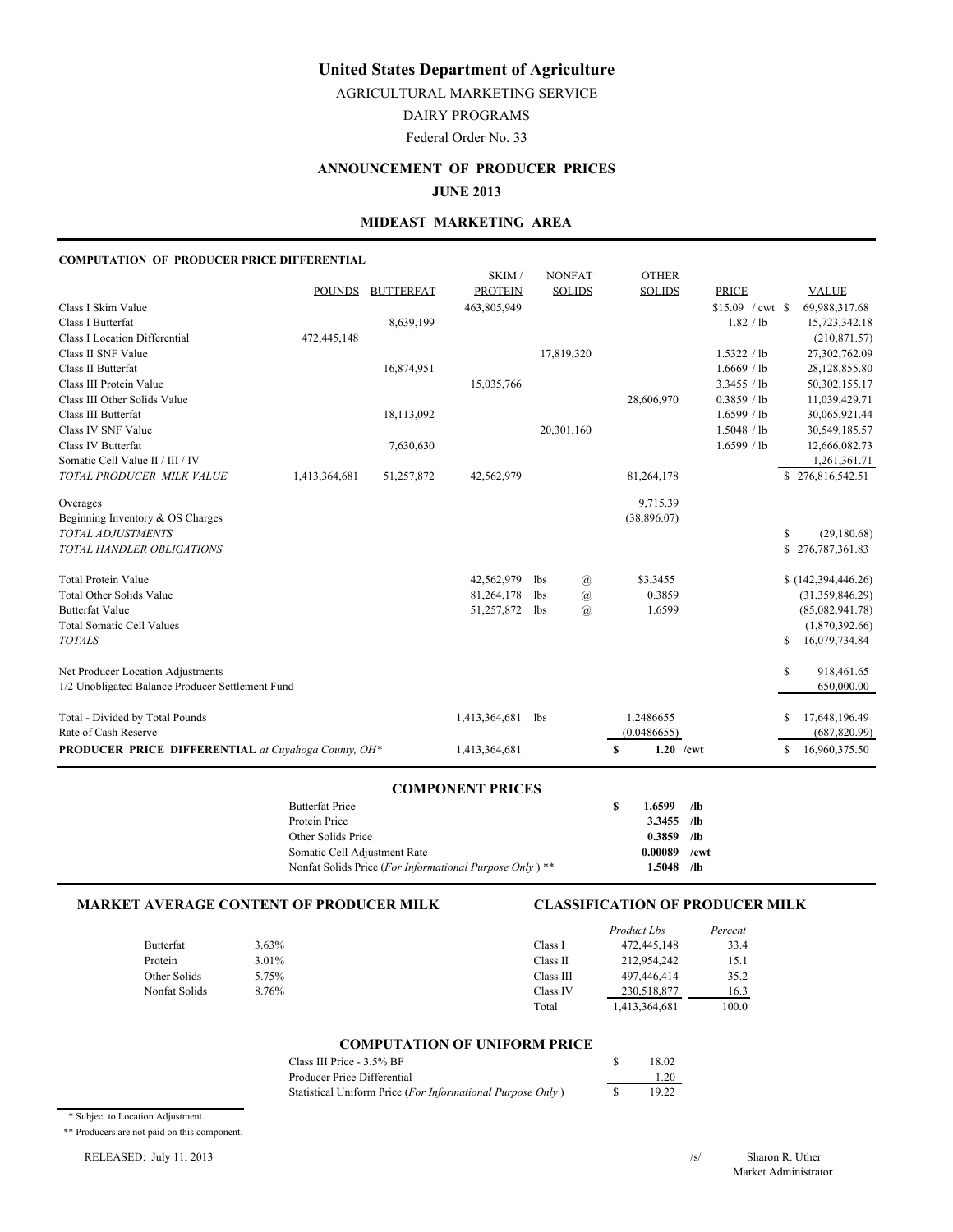AGRICULTURAL MARKETING SERVICE

### DAIRY PROGRAMS

Federal Order No. 33

## **ANNOUNCEMENT OF PRODUCER PRICES**

**JULY 2013**

### **MIDEAST MARKETING AREA**

#### **COMPUTATION OF PRODUCER PRICE DIFFERENTIAL**

|                                                            |                                       |                  | SKIM /                  |            | <b>NONFAT</b> | <b>OTHER</b>    |                    |               |                      |
|------------------------------------------------------------|---------------------------------------|------------------|-------------------------|------------|---------------|-----------------|--------------------|---------------|----------------------|
|                                                            | <b>POUNDS</b>                         | <b>BUTTERFAT</b> | <b>PROTEIN</b>          |            | <b>SOLIDS</b> | <b>SOLIDS</b>   | <b>PRICE</b>       |               | <b>VALUE</b>         |
| Class I Skim Value                                         |                                       |                  | 505,583,299             |            |               |                 | $$15.50$ / cwt \\$ |               | 78, 365, 411. 45     |
| Class I Butterfat                                          |                                       | 9,428,224        |                         |            |               |                 | 1.7003 / lb        |               | 16,030,809.25        |
| <b>Class I Location Differential</b>                       | 515,011,523                           |                  |                         |            |               |                 |                    |               | (225, 929.10)        |
| Class II SNF Value                                         |                                       |                  |                         |            | 13,783,313    |                 | 1.5778 / lb        |               | 21,747,311.29        |
| Class II Butterfat                                         |                                       | 13,689,401       |                         |            |               |                 | 1.5763 / lb        |               | 21,578,602.83        |
| Class III Protein Value                                    |                                       |                  | 15,100,006              |            |               |                 | 3.2257 / lb        |               | 48,708,089.36        |
| Class III Other Solids Value                               |                                       |                  |                         |            |               | 29,152,259      | 0.3927 / lb        |               | 11,448,092.14        |
| Class III Butterfat                                        |                                       | 17,296,080       |                         |            |               |                 | 1.5693 / lb        |               | 27, 142, 738. 34     |
| Class IV SNF Value                                         |                                       |                  |                         |            | 14,066,324    |                 | 1.5438 / lb        |               | 21,715,590.98        |
| <b>Class IV Butterfat</b>                                  |                                       | 8,293,205        |                         |            |               |                 | 1.5693 / lb        |               | 13,014,526.58        |
| Somatic Cell Value II / III / IV                           |                                       |                  |                         |            |               |                 |                    |               | 886,108.76           |
| TOTAL PRODUCER MILK VALUE                                  | 1,351,589,888                         | 48,706,910       | 40,116,766              |            |               | 77,578,979      |                    |               | \$260,411,351.88     |
| Overages                                                   |                                       |                  |                         |            |               | 42,236.14       |                    |               |                      |
| Beginning Inventory & OS Charges                           |                                       |                  |                         |            |               | (82, 805.84)    |                    |               |                      |
| TOTAL ADJUSTMENTS                                          |                                       |                  |                         |            |               |                 |                    | \$            | (40, 569.70)         |
| <b>TOTAL HANDLER OBLIGATIONS</b>                           |                                       |                  |                         |            |               |                 |                    | $\mathbb{S}$  | 260,370,782.18       |
| <b>Total Protein Value</b>                                 |                                       |                  | 40,116,766              | <b>lbs</b> | $\omega$      | \$3.2257        |                    |               | \$(129, 404, 652.09) |
| <b>Total Other Solids Value</b>                            |                                       |                  | 77,578,979              | <b>lbs</b> | $^{\,a}$      | 0.3927          |                    |               | (30, 465, 265.08)    |
| <b>Butterfat Value</b>                                     |                                       |                  | 48,706,910              | lbs        | $^{\,a}$      | 1.5693          |                    |               | (76, 435, 753.87)    |
| <b>Total Somatic Cell Values</b>                           |                                       |                  |                         |            |               |                 |                    |               | (1,407,550.22)       |
| <b>TOTALS</b>                                              |                                       |                  |                         |            |               |                 |                    | $\mathcal{S}$ | 22,657,560.92        |
| Net Producer Location Adjustments                          |                                       |                  |                         |            |               |                 |                    | \$            | 756,406.08           |
| 1/2 Unobligated Balance Producer Settlement Fund           |                                       |                  |                         |            |               |                 |                    |               | 655,000.00           |
| Total - Divided by Total Pounds                            |                                       |                  | 1,351,589,888           | <b>lbs</b> |               | 1.7807892       |                    | \$            | 24,068,967.00        |
| Rate of Cash Reserve                                       |                                       |                  |                         |            |               | (0.0407892)     |                    |               | (551, 302.70)        |
| <b>PRODUCER PRICE DIFFERENTIAL</b> at Cuyahoga County, OH* |                                       |                  | 1,351,589,888           |            |               | 1.74 /cwt<br>\$ |                    | \$            | 23,517,664.30        |
|                                                            |                                       |                  |                         |            |               |                 |                    |               |                      |
|                                                            | <b>Butterfat Price</b>                |                  | <b>COMPONENT PRICES</b> |            |               | \$<br>1.5693    | /lb                |               |                      |
|                                                            | $D_{\text{model}}$ $D_{\text{model}}$ |                  |                         |            |               | $2.2257 - 115$  |                    |               |                      |

| Protein Price                                           | $3.2257$ /lb |  |
|---------------------------------------------------------|--------------|--|
| Other Solids Price                                      | $0.3927$ /lb |  |
| Somatic Cell Adjustment Rate                            | 0.00086 /cwt |  |
| Nonfat Solids Price (For Informational Purpose Only) ** | $1.5438$ /lb |  |

#### **MARKET AVERAGE CONTENT OF PRODUCER MILK CLASSIFICATION OF PRODUCER MILK**

|                  |       |           | Product Lbs   | Percent |
|------------------|-------|-----------|---------------|---------|
| <b>Butterfat</b> | 3.60% | Class I   | 515,011,523   | 38.1    |
| Protein          | 2.97% | Class II  | 166,555,894   | 12.3    |
| Other Solids     | 5.74% | Class III | 506,594,324   | 37.5    |
| Nonfat Solids    | 8.71% | Class IV  | 163,428,147   | 12.1    |
|                  |       | Total     | 1,351,589,888 | 100.0   |

#### **COMPUTATION OF UNIFORM PRICE**

| Class III Price - 3.5% BF                                  | 17.38 |
|------------------------------------------------------------|-------|
| Producer Price Differential                                | 1.74  |
| Statistical Uniform Price (For Informational Purpose Only) | 19.12 |

\* Subject to Location Adjustment.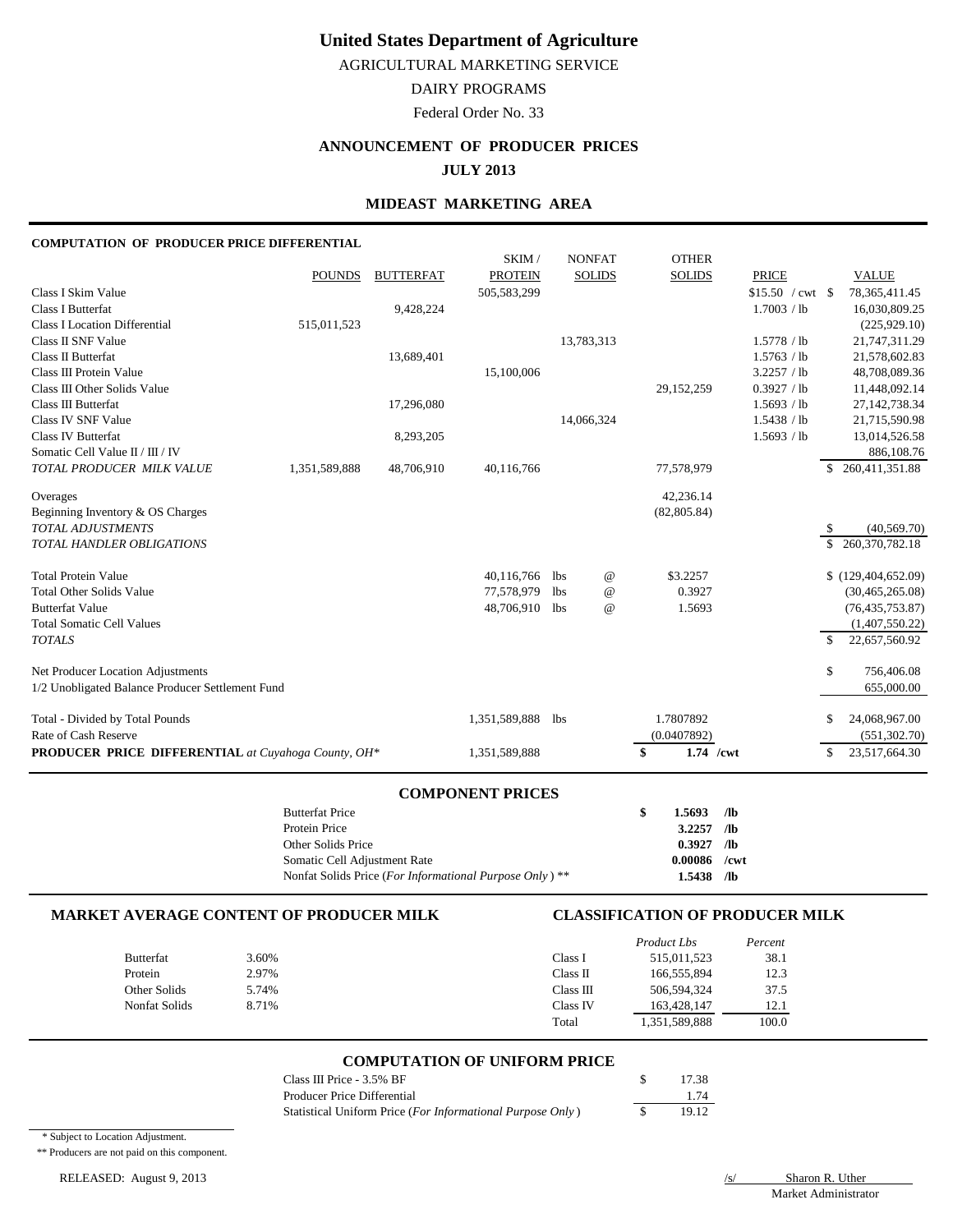AGRICULTURAL MARKETING SERVICE

# DAIRY PROGRAMS

Federal Order No. 33

# **ANNOUNCEMENT OF PRODUCER PRICES**

### **AUGUST 2013**

### **MIDEAST MARKETING AREA**

SKIM / NONFAT OTHER

#### **COMPUTATION OF PRODUCER PRICE DIFFERENTIAL**

|                                                     |               |                  | <b>COMPONENT PRICES</b> |                 |                                 |               |                            |               |                                |
|-----------------------------------------------------|---------------|------------------|-------------------------|-----------------|---------------------------------|---------------|----------------------------|---------------|--------------------------------|
| PRODUCER PRICE DIFFERENTIAL at Cuyahoga County, OH* |               |                  | 1,416,019,053           |                 |                                 | \$            | 1.41 /cwt                  | \$            | 19,965,869.30                  |
| Rate of Cash Reserve                                |               |                  |                         |                 |                                 | (0.0440498)   |                            |               | (623, 753.56)                  |
| Total - Divided by Total Pounds                     |               |                  | 1,416,019,053           | lbs             |                                 | 1.4540498     |                            | \$            | 20,589,622.86                  |
| 1/2 Unobligated Balance Producer Settlement Fund    |               |                  |                         |                 |                                 |               |                            |               | 682,000.00                     |
| Net Producer Location Adjustments                   |               |                  |                         |                 |                                 |               |                            | \$            | 826,935.48                     |
| <b>TOTALS</b>                                       |               |                  |                         |                 |                                 |               |                            | $\mathcal{S}$ | 19,080,687.38                  |
| <b>Total Somatic Cell Values</b>                    |               |                  |                         |                 |                                 |               |                            |               | (1,616,250.07)                 |
| <b>Butterfat Value</b>                              |               |                  | 51,649,734              | <b>lbs</b>      | $^\text{\textregistered}$       | 1.5104        |                            |               | (78,011,758.19)                |
| <b>Total Other Solids Value</b>                     |               |                  | 81,243,951              | 1 <sub>bs</sub> | $^{\scriptsize\textregistered}$ | 0.3901        |                            |               | (31,693,265.28)                |
| <b>Total Protein Value</b>                          |               |                  | 42,783,838              | 1bs             | $^{\scriptsize\textregistered}$ | \$3.4775      |                            |               | \$(148,780,796.74)             |
| TOTAL HANDLER OBLIGATIONS                           |               |                  |                         |                 |                                 |               |                            | \$.           | 279, 182, 757.66               |
| <b>TOTAL ADJUSTMENTS</b>                            |               |                  |                         |                 |                                 |               |                            | \$            | (49, 158.67)                   |
| Beginning Inventory & OS Charges                    |               |                  |                         |                 |                                 | (58, 807.11)  |                            |               |                                |
| Overages                                            |               |                  |                         |                 |                                 | 9,648.44      |                            |               |                                |
| TOTAL PRODUCER MILK VALUE                           | 1,416,019,053 | 51,649,734       | 42,783,838              |                 |                                 | 81,243,951    |                            | \$.           | 279, 231, 916. 33              |
| Somatic Cell Value II / III / IV                    |               |                  |                         |                 |                                 |               |                            |               | 998,916.59                     |
| <b>Class IV Butterfat</b>                           |               | 7,652,730        |                         |                 |                                 |               | 1.5104 / lb                |               | 11,558,683.41                  |
| Class IV SNF Value                                  |               | 17,283,552       |                         |                 | 14,320,034                      |               | 1.5868 / lb                |               | 26,105,076.96<br>22,723,029.93 |
| Class III Other Solids Value<br>Class III Butterfat |               |                  |                         |                 |                                 | 27,094,379    | 0.3901 / lb<br>1.5104 / lb |               | 10,569,517.26                  |
| Class III Protein Value                             |               |                  | 14,310,087              |                 |                                 |               | 3.4775 / lb                |               | 49,763,327.63                  |
| Class II Butterfat                                  |               | 16,845,196       |                         |                 |                                 |               | 1.5174 / lb                |               | 25,560,900.40                  |
| Class II SNF Value                                  |               |                  |                         |                 | 18,978,231                      |               | 1.6078 / lb                |               | 30,513,199.81                  |
| <b>Class I Location Differential</b>                | 553,527,797   |                  |                         |                 |                                 |               |                            |               | (251, 828.42)                  |
| Class I Butterfat                                   |               | 9,868,256        |                         |                 |                                 |               | 1.6169 / lb                |               | 15,955,983.14                  |
| Class I Skim Value                                  |               |                  | 543,659,541             |                 |                                 |               | $$15.77$ / cwt \ \$        |               | 85,735,109.62                  |
|                                                     | <b>POUNDS</b> | <b>BUTTERFAT</b> | <b>PROTEIN</b>          |                 | <b>SOLIDS</b>                   | <b>SOLIDS</b> | <b>PRICE</b>               |               | <b>VALUE</b>                   |
|                                                     |               |                  | <b>SININI</b>           |                 | <b>NUNFAI</b>                   | <b>UILLER</b> |                            |               |                                |

| <b>Butterfat Price</b> | $1.5104$ /lb |  |
|------------------------|--------------|--|
| Protein Price          | $3.4775$ /lb |  |

| Protein Price                                           | $3.4775$ /lb   |  |
|---------------------------------------------------------|----------------|--|
| Other Solids Price                                      | $0.3901$ /lb   |  |
| Somatic Cell Adjustment Rate                            | $0.00089$ /cwt |  |
| Nonfat Solids Price (For Informational Purpose Only) ** | $1.5868$ /lb   |  |

#### **MARKET AVERAGE CONTENT OF PRODUCER MILK CLASSIFICATION OF PRODUCER MILK**

|                  |       |           | Product Lbs   | Percent |
|------------------|-------|-----------|---------------|---------|
| <b>Butterfat</b> | 3.65% | Class I   | 553,527,797   | 39.2    |
| Protein          | 3.02% | Class II  | 225,728,186   | 15.9    |
| Other Solids     | 5.74% | Class III | 471.973.206   | 33.3    |
| Nonfat Solids    | 8.76% | Class IV  | 164,789,864   | 11.6    |
|                  |       | Total     | 1,416,019,053 | 100.0   |

# **COMPUTATION OF UNIFORM PRICE**

| Class III Price - 3.5% BF                                  | 17.91 |
|------------------------------------------------------------|-------|
| Producer Price Differential                                | 1.41  |
| Statistical Uniform Price (For Informational Purpose Only) | 19.32 |

\* Subject to Location Adjustment.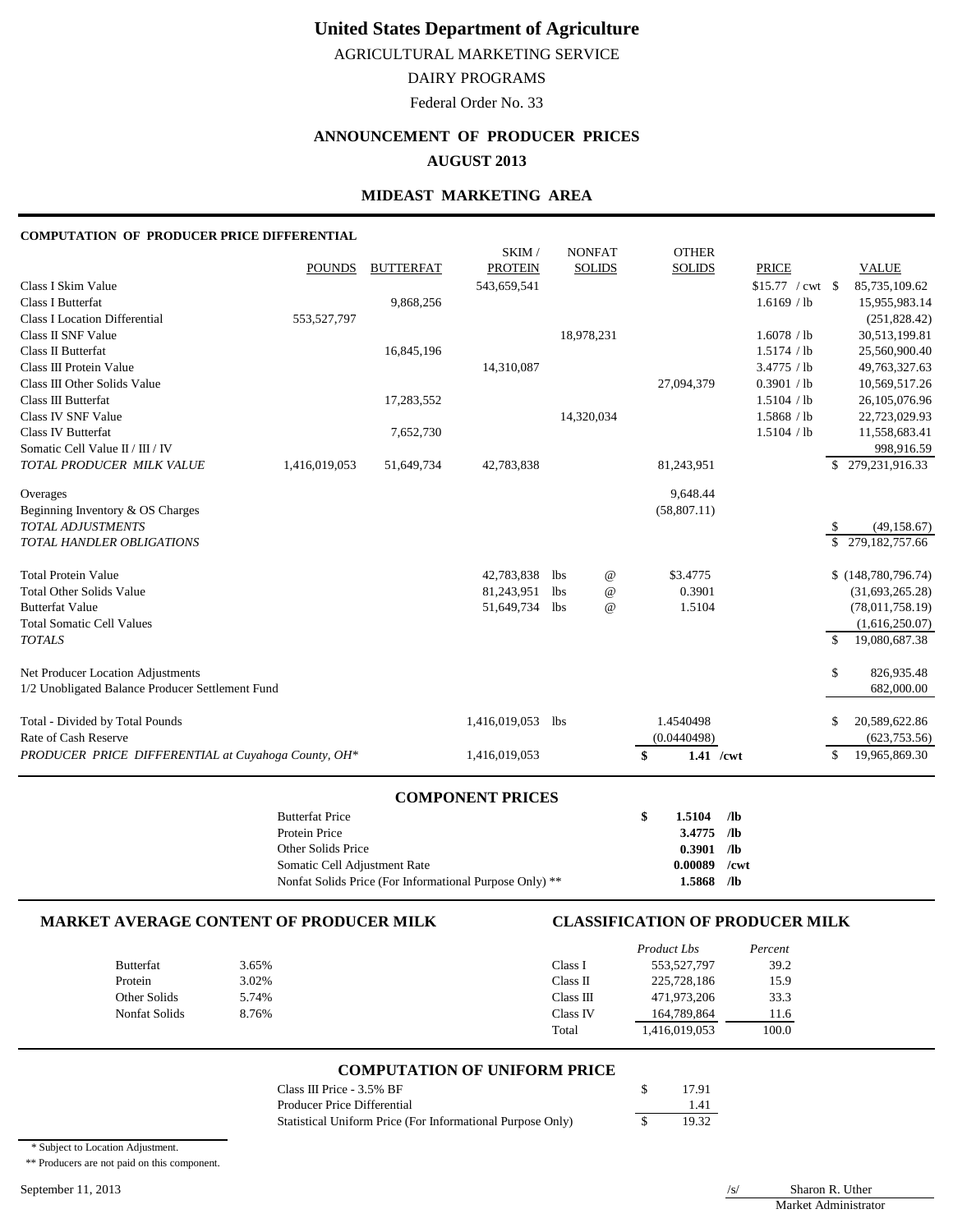AGRICULTURAL MARKETING SERVICE

DAIRY PROGRAMS

Federal Order No. 33

# **ANNOUNCEMENT OF PRODUCER PRICES SEPTEMBER 2013**

#### **MIDEAST MARKETING AREA**

#### **COMPUTATION OF PRODUCER PRICE DIFFERENTIAL**

|                                                     |                              |                  | SKIM/                   |            | <b>NONFAT</b>   | <b>OTHER</b>      |                 |                    |               |                    |
|-----------------------------------------------------|------------------------------|------------------|-------------------------|------------|-----------------|-------------------|-----------------|--------------------|---------------|--------------------|
|                                                     | <b>POUNDS</b>                | <b>BUTTERFAT</b> | <b>PROTEIN</b>          |            | <b>SOLIDS</b>   | <b>SOLIDS</b>     |                 | <b>PRICE</b>       |               | <b>VALUE</b>       |
| Class I Skim Value                                  |                              |                  | 521,179,709             |            |                 |                   |                 | $$16.26$ / cwt \\$ |               | 84,743,820.68      |
| <b>Class I Butterfat</b>                            |                              | 9,125,495        |                         |            |                 |                   |                 | 1.562 / lb         |               | 14,254,023.17      |
| <b>Class I Location Differential</b>                | 530,305,204                  |                  |                         |            |                 |                   |                 |                    |               | (248,997.37)       |
| Class II SNF Value                                  |                              |                  |                         |            | 17,013,748      |                   |                 | 1.6622 / lb        |               | 28,280,251.91      |
| <b>Class II Butterfat</b>                           |                              | 13,779,717       |                         |            |                 |                   |                 | 1.5266 / lb        |               | 21,036,115.93      |
| Class III Protein Value                             |                              |                  | 13,961,280              |            |                 |                   |                 | 3.5419 / lb        |               | 49,449,457.64      |
| Class III Other Solids Value                        |                              |                  |                         |            |                 | 25,888,743        |                 | 0.3914 / lb        |               | 10,132,854.01      |
| Class III Butterfat                                 |                              | 18,228,036       |                         |            |                 |                   |                 | 1.5196 / lb        |               | 27,699,323.48      |
| <b>Class IV SNF Value</b>                           |                              |                  |                         |            | 9,948,121       |                   |                 | 1.6243 / lb        |               | 16,158,732.97      |
| <b>Class IV Butterfat</b>                           |                              | 6,941,303        |                         |            |                 |                   |                 | 1.5196 / lb        |               | 10,548,004.03      |
| Somatic Cell Value II / III / IV                    |                              |                  |                         |            |                 |                   |                 |                    |               | 924,181.76         |
| TOTAL PRODUCER MILK VALUE                           | 1,299,520,589                | 48,074,551       | 39,971,308              |            |                 | 74,383,147        |                 |                    |               | \$262,977,768.21   |
| Overages                                            |                              |                  |                         |            |                 | 11,324.80         |                 |                    |               |                    |
| Beginning Inventory & OS Charges                    |                              |                  |                         |            |                 | (11, 265.77)      |                 |                    |               |                    |
| <b>TOTAL ADJUSTMENTS</b>                            |                              |                  |                         |            |                 |                   |                 |                    | \$            | 59.03              |
| <b>TOTAL HANDLER OBLIGATIONS</b>                    |                              |                  |                         |            |                 |                   |                 |                    |               | \$262,977,827.24   |
| <b>Total Protein Value</b>                          |                              |                  | 39,971,308              | lbs        | $^{\,a}$        | \$3.5419          |                 |                    |               | \$(141,574,375.82) |
| <b>Total Other Solids Value</b>                     |                              |                  | 74,383,147              | <b>lbs</b> | $^{\copyright}$ | 0.3914            |                 |                    |               | (29, 113, 563.78)  |
| <b>Butterfat Value</b>                              |                              |                  | 48,074,551              | <b>lbs</b> | $\omega$        | 1.5196            |                 |                    |               | (73,054,087.67)    |
| <b>Total Somatic Cell Values</b>                    |                              |                  |                         |            |                 |                   |                 |                    |               | (1,545,278.81)     |
| <b>TOTALS</b>                                       |                              |                  |                         |            |                 |                   |                 |                    | <sup>\$</sup> | 17,690,521.16      |
| Net Producer Location Adjustments                   |                              |                  |                         |            |                 |                   |                 |                    | \$            | 705,008.45         |
| 1/2 Unobligated Balance Producer Settlement Fund    |                              |                  |                         |            |                 |                   |                 |                    |               | 622,000.00         |
|                                                     |                              |                  |                         |            |                 |                   |                 |                    |               |                    |
| Total - Divided by Total Pounds                     |                              |                  | 1,299,520,589           | <b>lbs</b> |                 | 1.4634266         |                 |                    | S             | 19,017,529.61      |
| Rate of Cash Reserve                                |                              |                  |                         |            |                 | (0.0434266)       |                 |                    |               | (564, 337.61)      |
| PRODUCER PRICE DIFFERENTIAL at Cuyahoga County, OH* |                              |                  | 1,299,520,589           |            |                 | $1.42$ /cwt<br>\$ |                 |                    | \$            | 18,453,192.00      |
|                                                     |                              |                  | <b>COMPONENT PRICES</b> | **         |                 |                   |                 |                    |               |                    |
|                                                     | <b>Butterfat Price</b>       |                  |                         |            |                 | \$<br>1.5196      | $/$ lb          |                    |               |                    |
|                                                     | Protein Price                |                  |                         |            |                 | 3.5419            | /1 <sub>b</sub> |                    |               |                    |
|                                                     | Other Solids Price           |                  |                         |            |                 | 0.3914            | /1 <sub>b</sub> |                    |               |                    |
|                                                     | Somatic Cell Adjustment Rate |                  |                         |            |                 | 0.00090           | /cwt            |                    |               |                    |

### **MARKET AVERAGE CONTENT OF PRODUCER MILK CLASSIFICATION OF PRODUCER MILK**

|                  |       |           | Product Lbs   | Percent |
|------------------|-------|-----------|---------------|---------|
| <b>Butterfat</b> | 3.70% | Class I   | 530, 305, 204 | 40.8    |
| Protein          | 3.08% | Class II  | 200.123.422   | 15.4    |
| Other Solids     | 5.72% | Class III | 453.647.901   | 34.9    |
| Nonfat Solids    | 8.80% | Class IV  | 115,444,062   | 8.9     |
|                  |       | Total     | 1,299,520,589 | 100.0   |

#### **COMPUTATION OF UNIFORM PRICE**

| Class III Price - 3.5% BF                                           | 18.14 |
|---------------------------------------------------------------------|-------|
| Producer Price Differential                                         | 1.42  |
| Statistical Uniform Price ( <i>For Informational Purpose Only</i> ) | 19.56 |

Nonfat Solids Price (*For Informational Purpose Only* ) **1.6243 /lb**

\* Subject to Location Adjustment.

\*\* Equivalent Prices, computed pursuant to 7 CFR, Section 1000.54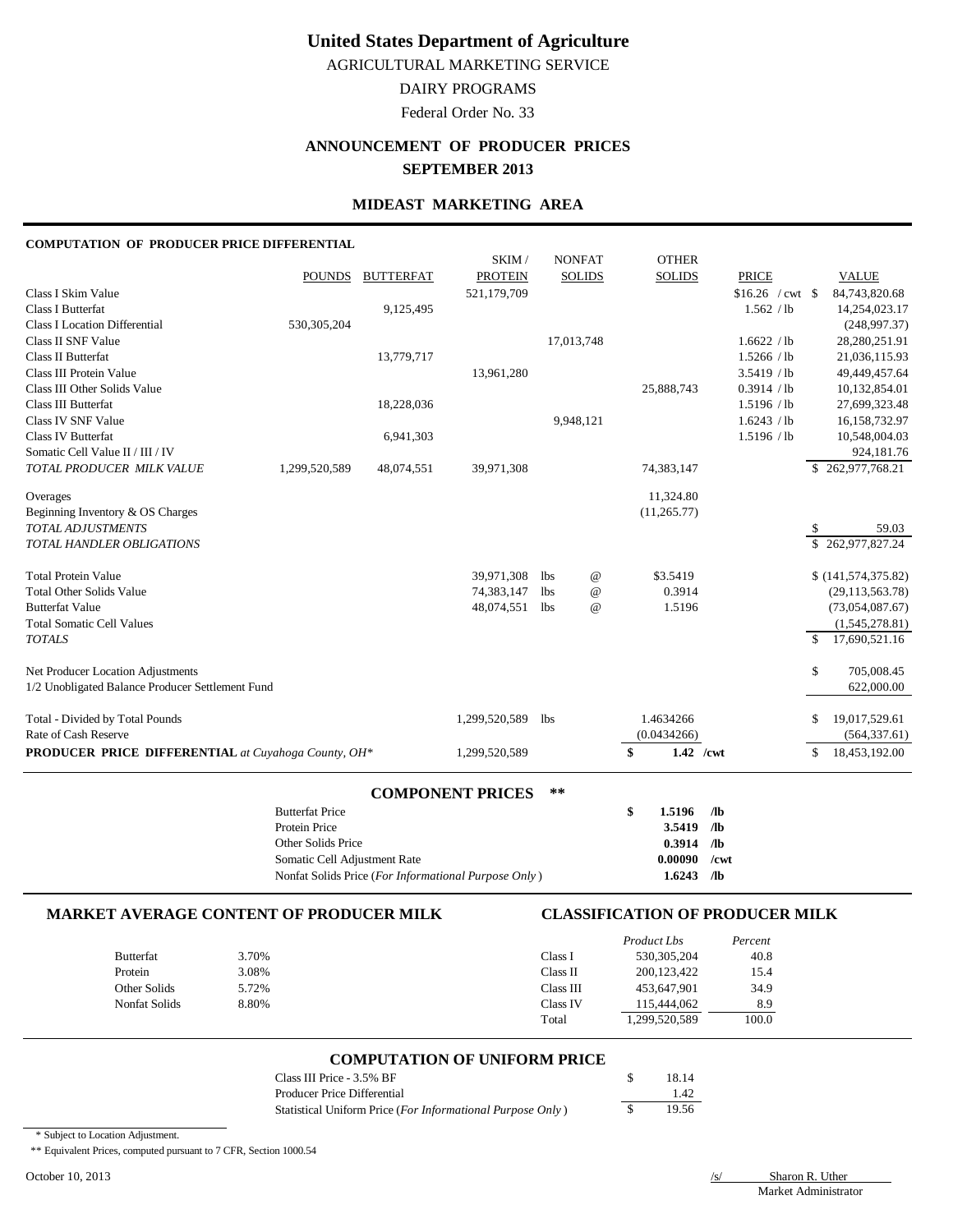AGRICULTURAL MARKETING SERVICE

## DAIRY PROGRAMS

Federal Order No. 33

### **ANNOUNCEMENT OF PRODUCER PRICES**

#### **OCTOBER 2013**

#### **MIDEAST MARKETING AREA**

#### **COMPUTATION OF PRODUCER PRICE DIFFERENTIAL**

|                                                            |               |                  | SKIM/          |            | <b>NONFAT</b>             | <b>OTHER</b>      |                  |               |                    |
|------------------------------------------------------------|---------------|------------------|----------------|------------|---------------------------|-------------------|------------------|---------------|--------------------|
|                                                            | <b>POUNDS</b> | <b>BUTTERFAT</b> | <b>PROTEIN</b> |            | <b>SOLIDS</b>             | <b>SOLIDS</b>     | <b>PRICE</b>     |               | <b>VALUE</b>       |
| Class I Skim Value                                         |               |                  | 566,477,803    |            |                           |                   | \$16.55 / cwt \$ |               | 93,752,076.42      |
| <b>Class I Butterfat</b>                                   |               | 10,025,300       |                |            |                           |                   | 1.4927 / lb      |               | 14,964,765.29      |
| <b>Class I Location Differential</b>                       | 576,503,103   |                  |                |            |                           |                   |                  |               | (262, 462, 75)     |
| Class II SNF Value                                         |               |                  |                |            | 15,193,588                |                   | 1.6944 / lb      |               | 25,744,015.52      |
| Class II Butterfat                                         |               | 14,269,167       |                |            |                           |                   | 1.6708 / lb      |               | 23,840,924.22      |
| Class III Protein Value                                    |               |                  | 15,407,821     |            |                           |                   | 3.4107 / lb      |               | 52,551,455.10      |
| Class III Other Solids Value                               |               |                  |                |            |                           | 27,790,650        | 0.3852 / lb      |               | 10,704,958.39      |
| Class III Butterfat                                        |               | 19,046,417       |                |            |                           |                   | 1.6638 / lb      |               | 31,689,428.61      |
| <b>Class IV SNF Value</b>                                  |               |                  |                |            | 7,272,229                 |                   | 1.6521 / lb      |               | 12,014,449.54      |
| <b>Class IV Butterfat</b>                                  |               | 7,000,937        |                |            |                           |                   | 1.6638 / lb      |               | 11,648,158.98      |
| Somatic Cell Value II / III / IV                           |               |                  |                |            |                           |                   |                  |               | 1,038,465.67       |
| TOTAL PRODUCER MILK VALUE                                  | 1,328,478,859 | 50,341,821       | 41,885,124     |            |                           | 75,972,340        |                  | \$.           | 277,686,234.99     |
| Overages                                                   |               |                  |                |            |                           | 20,486.89         |                  |               |                    |
| Beginning Inventory & OS Charges                           |               |                  |                |            |                           | (59,773.46)       |                  |               |                    |
| TOTAL ADJUSTMENTS                                          |               |                  |                |            |                           |                   |                  |               | (39, 286.57)       |
| <b>TOTAL HANDLER OBLIGATIONS</b>                           |               |                  |                |            |                           |                   |                  | \$            | 277,646,948.42     |
| <b>Total Protein Value</b>                                 |               |                  | 41,885,124     | <b>lbs</b> | $^\text{\textregistered}$ | \$3.4107          |                  |               | \$(142,857,592.46) |
| <b>Total Other Solids Value</b>                            |               |                  | 75,972,340     | <b>lbs</b> | $^\text{\textregistered}$ | 0.3852            |                  |               | (29, 264, 545.37)  |
| <b>Butterfat Value</b>                                     |               |                  | 50,341,821     | lbs        | $^{\copyright}$           | 1.6638            |                  |               | (83,758,721.81)    |
| <b>Total Somatic Cell Values</b>                           |               |                  |                |            |                           |                   |                  |               | (1,823,868.18)     |
| <b>TOTALS</b>                                              |               |                  |                |            |                           |                   |                  | $\mathcal{S}$ | 19,942,220.60      |
| Net Producer Location Adjustments                          |               |                  |                |            |                           |                   |                  | \$            | 660,336.13         |
| 1/2 Unobligated Balance Producer Settlement Fund           |               |                  |                |            |                           |                   |                  |               | 605,000.00         |
| Total - Divided by Total Pounds                            |               |                  | 1,328,478,859  | <b>lbs</b> |                           | 1.5963789         |                  | S             | 21, 207, 556. 73   |
| Rate of Cash Reserve                                       |               |                  |                |            |                           | (0.0463789)       |                  |               | (616, 133.88)      |
| <b>PRODUCER PRICE DIFFERENTIAL</b> at Cuyahoga County, OH* |               |                  | 1,328,478,859  |            |                           | \$<br>$1.55$ /cwt |                  | S             | 20,591,422.85      |
|                                                            |               |                  |                |            |                           |                   |                  |               |                    |

| <b>COMPONENT PRICES</b><br>**                        |  |                    |    |  |  |  |
|------------------------------------------------------|--|--------------------|----|--|--|--|
| <b>Butterfat Price</b>                               |  | 1.6638             | Лb |  |  |  |
| Protein Price                                        |  | 3.4107 $\sqrt{16}$ |    |  |  |  |
| Other Solids Price                                   |  | $0.3852$ /lb       |    |  |  |  |
| Somatic Cell Adjustment Rate                         |  | $0.00090$ /cwt     |    |  |  |  |
| Nonfat Solids Price (For Informational Purpose Only) |  | $1.6521$ /lb       |    |  |  |  |

#### **MARKET AVERAGE CONTENT OF PRODUCER MILK CLASSIFICATION OF PRODUCER MILK**

|                  |       |           | Product Lbs   | Percent |
|------------------|-------|-----------|---------------|---------|
| <b>Butterfat</b> | 3.79% | Class I   | 576,503,103   | 43.4    |
| Protein          | 3.15% | Class II  | 179,282,869   | 13.5    |
| Other Solids     | 5.72% | Class III | 486,718,967   | 36.6    |
| Nonfat Solids    | 8.87% | Class IV  | 85,973,920    | 6.5     |
|                  |       | Total     | 1,328,478,859 | 100.0   |

#### **COMPUTATION OF UNIFORM PRICE**

| Class III Price - $3.5\%$ BF                               | 18.22 |
|------------------------------------------------------------|-------|
| Producer Price Differential                                | 1.55  |
| Statistical Uniform Price (For Informational Purpose Only) | 19.77 |

\* Subject to Location Adjustment.

\*\* Due to the lapse in Federal government funding, equivalent weekly pricing constituents were announced by the Upper Midwest Milk Markeing Order. The equivalent pricing constituents were computed under authority of 7 CFR, Section 1000.54 and can be found at: http://www.fmma30.com/. This announcement uses the equivalent pricing constituents for week ending October 5 and 12 and prices published in AMS's National Dairy Product Sales Report for week ending October 19 and 26 (http://www.ams.usda.gov/AMSv1.0/DairyProductMandatoryReporting).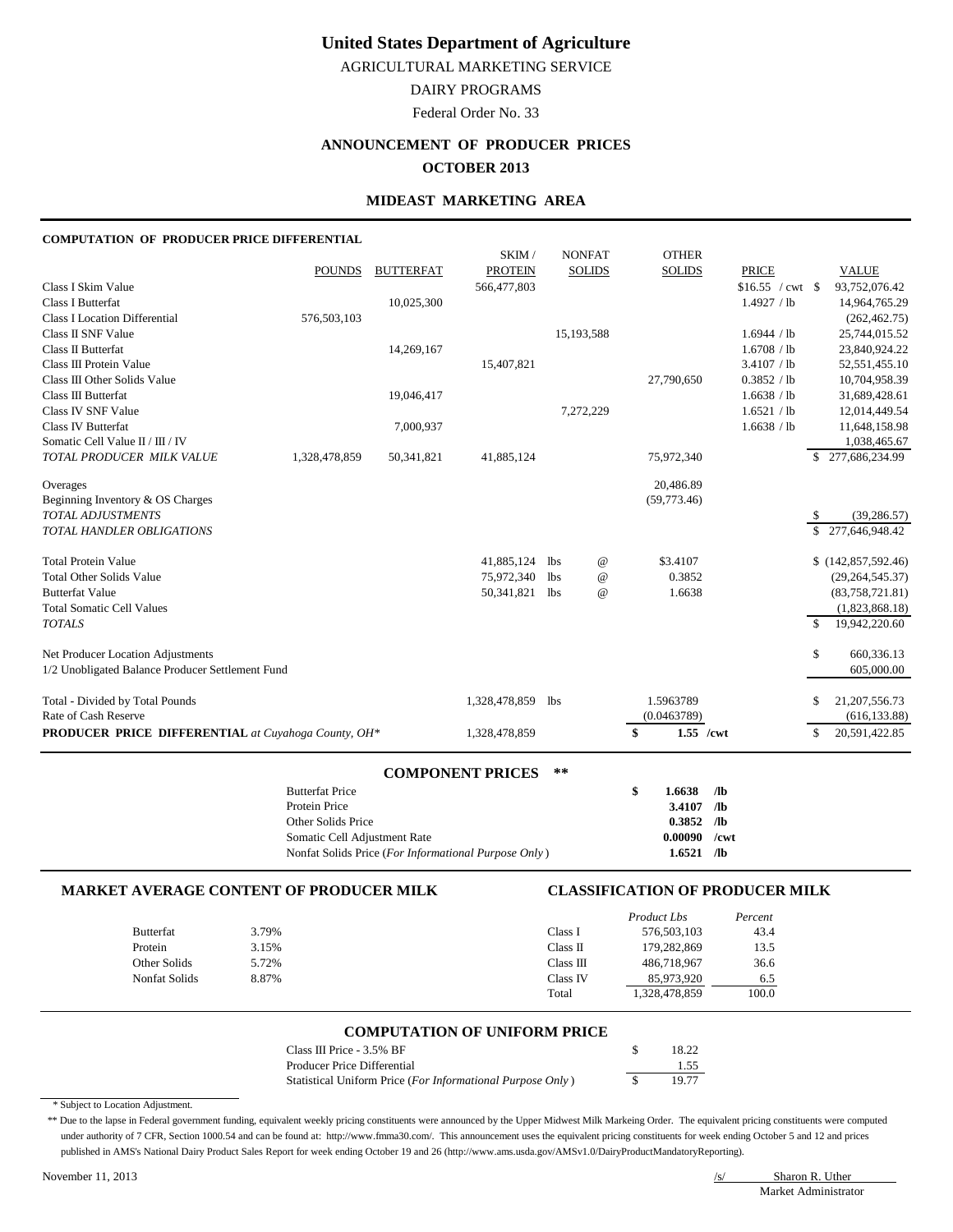AGRICULTURAL MARKETING SERVICE

DAIRY PROGRAMS

Federal Order No. 33

# **ANNOUNCEMENT OF PRODUCER PRICES NOVEMBER 2013**

#### **MIDEAST MARKETING AREA**

#### **COMPUTATION OF PRODUCER PRICE DIFFERENTIAL**

|                                                            |               |                  | SKIM/          |                 | <b>NONFAT</b>  | <b>OTHER</b>      |              |    |                   |
|------------------------------------------------------------|---------------|------------------|----------------|-----------------|----------------|-------------------|--------------|----|-------------------|
|                                                            | <b>POUNDS</b> | <b>BUTTERFAT</b> | <b>PROTEIN</b> |                 | <b>SOLIDS</b>  | <b>SOLIDS</b>     | <b>PRICE</b> |    | <b>VALUE</b>      |
| Class I Skim Value                                         |               |                  | 545,977,198    |                 |                |                   |              |    | 92,051,755.59     |
| Class I Butterfat                                          |               | 10,125,295       |                |                 |                |                   | 1.6955 / lb  |    | 17, 167, 437. 70  |
| <b>Class I Location Differential</b>                       | 556,102,493   |                  |                |                 |                |                   |              |    | (232,886.07)      |
| Class II SNF Value                                         |               |                  |                |                 | 12,698,250     |                   | 1.7289 / lb  |    | 21,954,004.42     |
| Class II Butterfat                                         |               | 13,666,666       |                |                 |                |                   | 1.6406 / lb  |    | 22,421,532.24     |
| Class III Protein Value                                    |               |                  | 15,933,258     |                 |                |                   | 3.6316 / lb  |    | 57,863,219.73     |
| Class III Other Solids Value                               |               |                  |                |                 |                | 27,426,828        | 0.3955 / lb  |    | 10,847,310.47     |
| Class III Butterfat                                        |               | 19,074,831       |                |                 |                |                   | 1.6336 / lb  |    | 31,160,643.91     |
| Class IV SNF Value                                         |               |                  |                |                 | 10,321,285     |                   | 1.7042 / lb  |    | 17,589,533.91     |
| Class IV Butterfat                                         |               | 7,930,735        |                |                 |                |                   | 1.6336 / lb  |    | 12,955,648.68     |
| Somatic Cell Value II / III / IV                           |               |                  |                |                 |                |                   |              |    | 1,181,226.83      |
| TOTAL PRODUCER MILK VALUE                                  | 1,305,935,875 | 50,797,527       | 42,485,627     |                 |                | 74,556,962        |              |    | \$284,959,427.41  |
| Overages                                                   |               |                  |                |                 |                | 34,865.70         |              |    |                   |
| Beginning Inventory & OS Charges                           |               |                  |                |                 |                | (58, 625.22)      |              |    |                   |
| <b>TOTAL ADJUSTMENTS</b>                                   |               |                  |                |                 |                |                   |              | S  | (23,759.52)       |
| TOTAL HANDLER OBLIGATIONS                                  |               |                  |                |                 |                |                   |              |    | \$284,935,667.89  |
| <b>Total Protein Value</b>                                 |               |                  | 42,485,627     | <b>lbs</b>      | $\circleda$    | \$3.6316          |              |    | (154,290,802.97)  |
| <b>Total Other Solids Value</b>                            |               |                  | 74,556,962     | lbs             | $\circleda$    | 0.3955            |              |    | (29, 487, 278.49) |
| <b>Butterfat Value</b>                                     |               |                  | 50,797,527     | <b>lbs</b>      | $\overline{a}$ | 1.6336            |              |    | (82,982,840.14)   |
| <b>Total Somatic Cell Values</b>                           |               |                  |                |                 |                |                   |              |    | (2,048,308.93)    |
| <b>TOTALS</b>                                              |               |                  |                |                 |                |                   |              | S  | 16,126,437.36     |
| Net Producer Location Adjustments                          |               |                  |                |                 |                |                   |              | \$ | 660,278.41        |
| 1/2 Unobligated Balance Producer Settlement Fund           |               |                  |                |                 |                |                   |              |    | 633,000.00        |
| Total - Divided by Total Pounds                            |               |                  | 1,305,935,875  | 1 <sub>bs</sub> |                | 1.3338875         |              | S  | 17,419,715.77     |
| Rate of Cash Reserve                                       |               |                  |                |                 |                | (0.0438875)       |              |    | (573, 142.61)     |
| <b>PRODUCER PRICE DIFFERENTIAL</b> at Cuvahoga County, OH* |               |                  | 1,305,935,875  |                 |                | $1.29$ /cwt<br>\$ |              | \$ | 16,846,573.16     |
|                                                            |               |                  |                |                 |                |                   |              |    |                   |

#### **COMPONENT PRICES**

| <b>Butterfat Price</b>                                             | 1.6336         | /lb |
|--------------------------------------------------------------------|----------------|-----|
| Protein Price                                                      | $3.6316$ /lb   |     |
| Other Solids Price                                                 | $0.3955$ /lb   |     |
| Somatic Cell Adjustment Rate                                       | $0.00093$ /cwt |     |
| Nonfat Solids Price (For Informational Purpose Only) <sup>**</sup> | 1.7042         | /lb |

#### **MARKET AVERAGE CONTENT OF PRODUCER MILK CLASSIFICATION OF PRODUCER MILK**

|               |       |           | Product Lbs   | Percent |
|---------------|-------|-----------|---------------|---------|
| Butterfat     | 3.89% | Class I   | 556, 102, 493 | 42.6    |
| Protein       | 3.25% | Class II  | 150,388,783   | 11.5    |
| Other Solids  | 5.71% | Class III | 480,924,426   | 36.8    |
| Nonfat Solids | 8.96% | Class IV  | 118,520,173   | 9.1     |
|               |       | Total     | 1,305,935,875 | 100.0   |

#### **COMPUTATION OF UNIFORM PRICE**

| Class III Price - 3.5% BF                                  | 18.83 |
|------------------------------------------------------------|-------|
| Producer Price Differential                                | 1.29  |
| Statistical Uniform Price (For Informational Purpose Only) | 20.12 |

\* Subject to Location Adjustment.